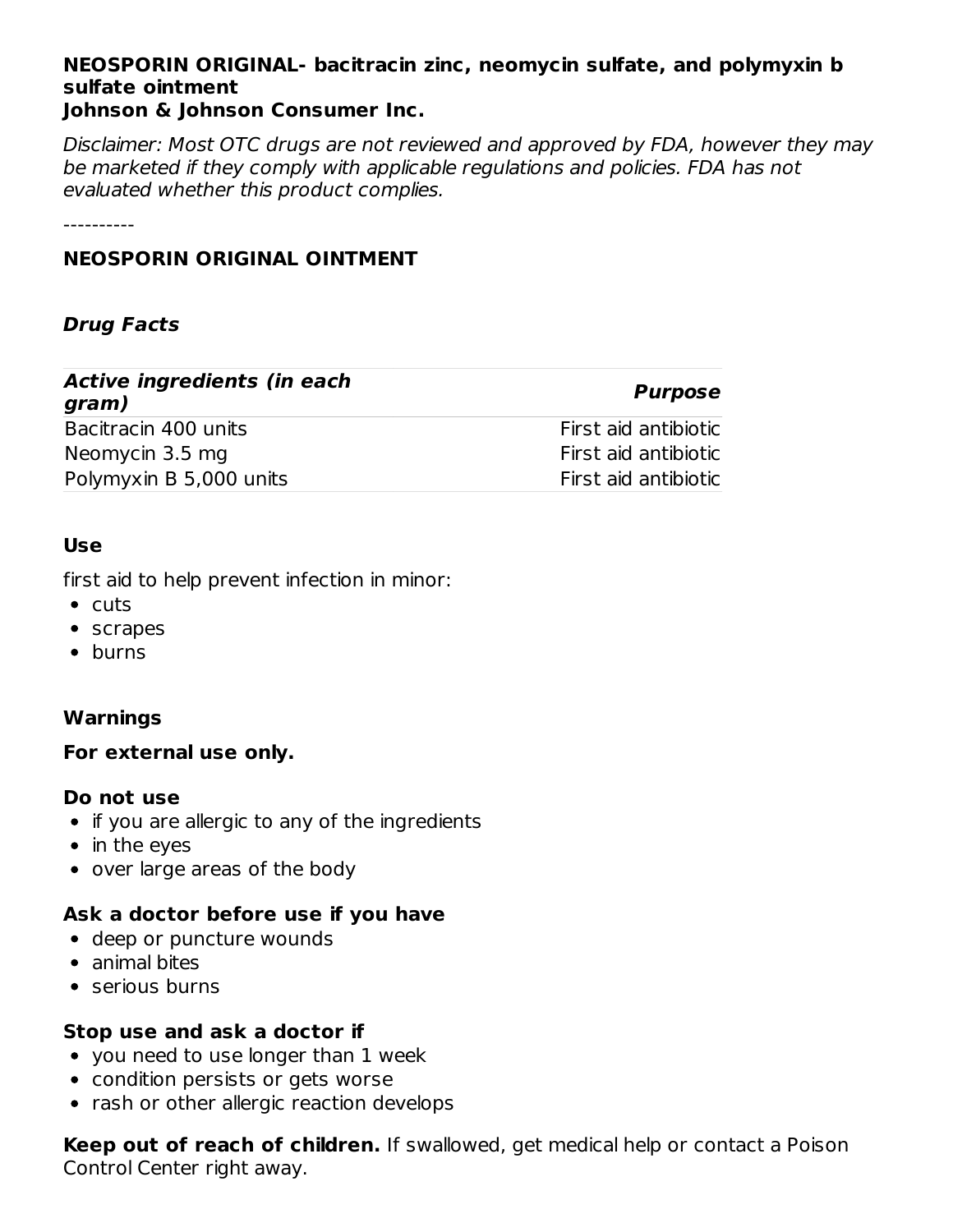# **Directions**

- clean the affected area
- apply a small amount of this product (an amount equal to the surface area of the tip of a finger) on the area 1 to 3 times daily
- may be covered with a sterile bandage

# **Other information**

• store at 20 $\degree$  to 25 $\degree$ C (68 $\degree$  to 77 $\degree$  F)

## **Inactive ingredients**

cocoa butter, cottonseed oil, olive oil, sodium pyruvate, vitamin E, white petrolatum

## **Questions?**

call **1-800-223-0182**

# **PRINCIPAL DISPLAY PANEL - 14.2 g Carton**

## **ORIGINAL OINTMENT**

## **NEOSPORIN** ®

Bacitracin Zinc-Neomycin Sulfate-Polymyxin B Sulfate FIRST AID ANTIBIOTIC OINTMENT

# **NET WT 0.5 oz (14.2 g)**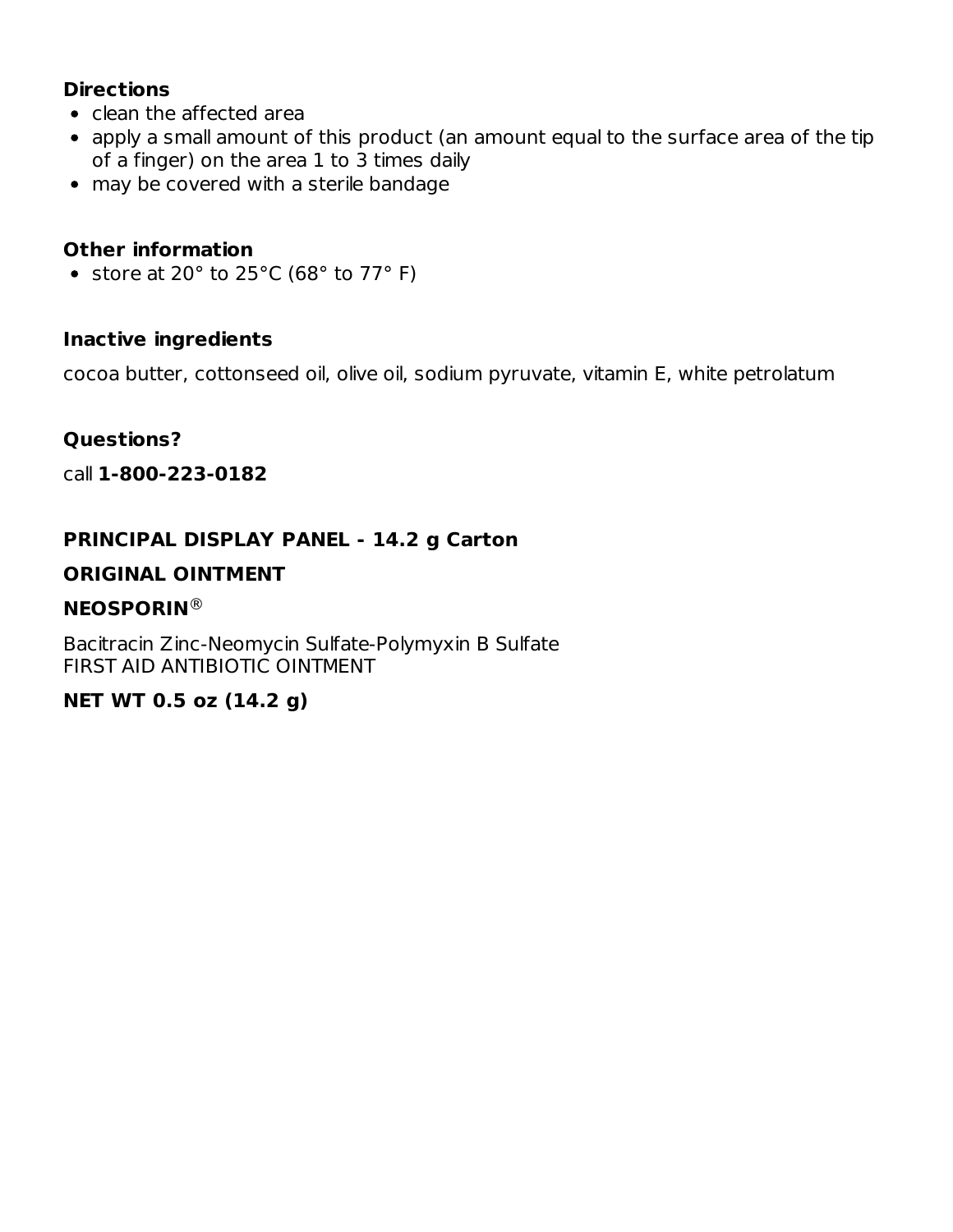

| <b>NEOSPORIN ORIGINAL</b><br>bacitracin zinc, neomycin sulfate, and polymyxin b sulfate ointment |                |                           |                |
|--------------------------------------------------------------------------------------------------|----------------|---------------------------|----------------|
| <b>Product Information</b>                                                                       |                |                           |                |
| <b>Product Type</b>                                                                              | HUMAN OTC DRUG | <b>Item Code (Source)</b> | NDC:58232-4002 |
| <b>Route of Administration</b>                                                                   | <b>TOPICAL</b> |                           |                |
|                                                                                                  |                |                           |                |
| <b>Active Ingredient/Active Moiety</b>                                                           |                |                           |                |